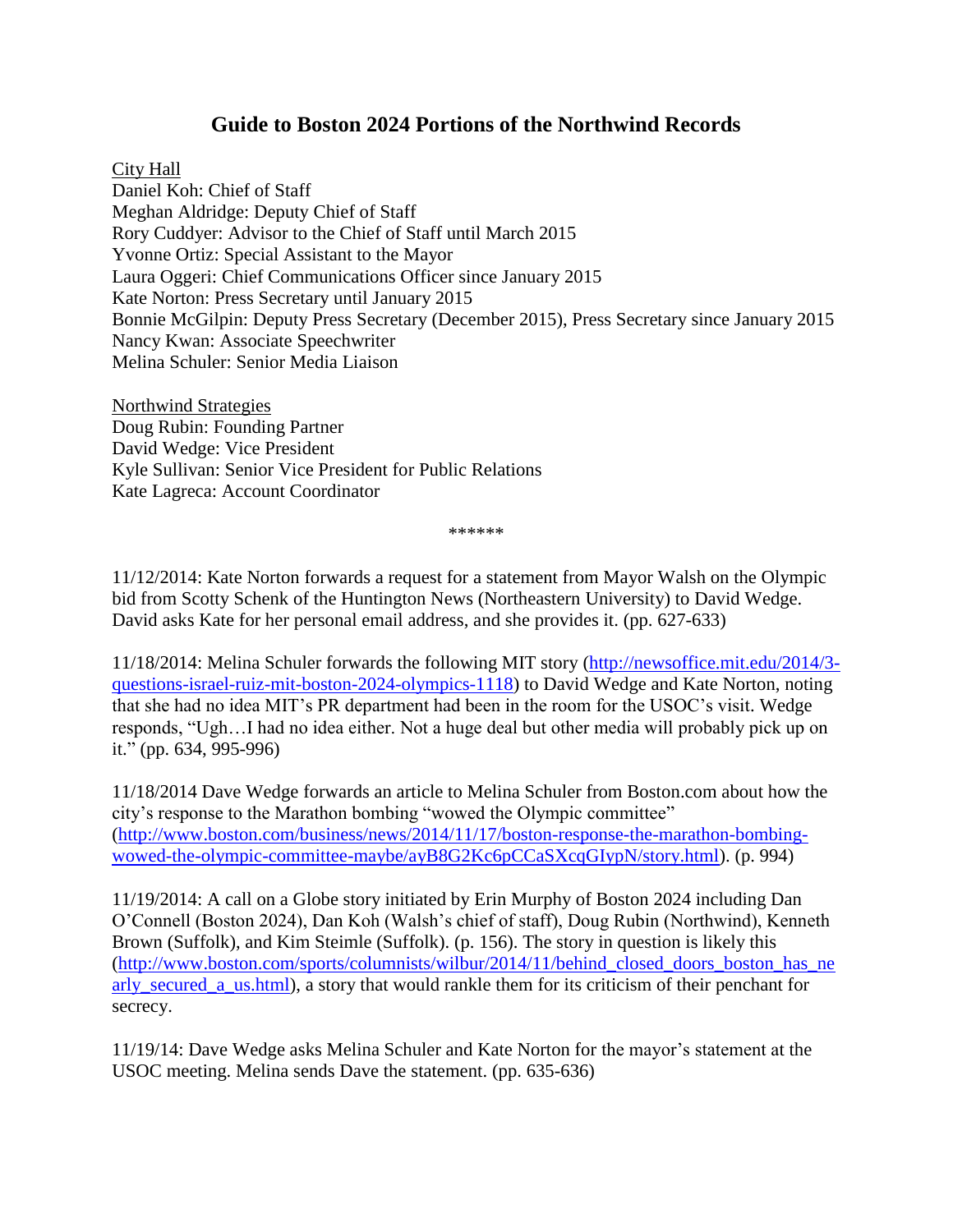11/20/2014: Garrett Quinn from MassLive asks Kate Norton why the USOC meeting at MIT was not announced or open to the public and says that it "seems like it was conducted in secret." Norton forwards this to David Wedge to respond to. Dave asks whether they are "getting other calls" and if their strategy is to just give press their official statement. Kate notes that they have not received other such calls and plan to use the same statement for everyone. Melina Schuler notes that she thinks it would be best for Boston 2024 to respond to this question. (pp. 638-650, 1000-1006)

12/1/2014: John Fish forwards an interview request from Callum Borchers of the Boston Globe to Dan Koh and Doug Rubin. Borchers is writing a story about the New Boston Food Market in Widett Circle, what Boston 2024's plans for Widett are, and how NBFM vendors are feeling left out of the process. Fish says, "I am a little uncomfortable reaching out to her and I am a little lost about why she is writing a story." Rubin assigns Kyle Sulivan to reach out to Borchers. Kyle confirms that he has done so. Dan Koh thanks them and asks that they keep him posted. (pp.159- 168) Kate Norton forwards the request she receives on this story to David Wedge. Wedge responds, "We should talk about this ASAP. This is not great. Haha. Run it up the flagpole there and see how you guys think we should respond." (p. 655-657)

12/1/2014: Melina Schuler runs a statement for Marty Walsh to give to Channel 5 by Kate Norton and David Wedge. Dave responds, "That statement looks good btw. thanks." Melina asks Dave whether this response was a go-ahead. Kate writes to Melina suggesting that they change the tone sot that it comes from one of them. Melina then sends Kate and Dave a statement revised accordingly. (pp. 565-566, 658-665)

12/11/2014: Kate Norton forwards a request from Steve Annear of Boston Magazine regarding the claim that there are polls showing public support for the Olympic bid to David Wedge. (pp. 681-684)

12/16/2014: Kate Norton forwards media requests about Mayor Walsh's press availability after the USOC meeting to Doug Rubin. Doug notes that he will follow Kate's lead on making the mayor available. He further notes, "On the issue of making the bid public, we have already announced a citizens advisory group that anyone can sign up for and join, and we have said that we will have monthly meetings starting in January with this group that will be open to anyone to attend/ask questions get updates on the bid from members of the Boston 2024 team." (pp. 686- 693)

12/26/2014: Kate Norton forwards Sharman Scarchetti (Fox25)'s question about when the USOC will announce its selection to Dave Wedge. (pp. 750, 752)

12/22/2014: Kate Norton asks David Wedge about whether the bid is a public record, noting, "I don't think this lives with the City, correct?" Wedge says he'll "run it up the flagpole" at Northwind. Norton's question is in reference to a FOIA request submitted by Adam Vaccaro of Boston.com via MuckRock. (pp. 85-86)

12/29/2014: Norton sends a follow-up to Wedge regarding her 12/22 email (pp. 88-89).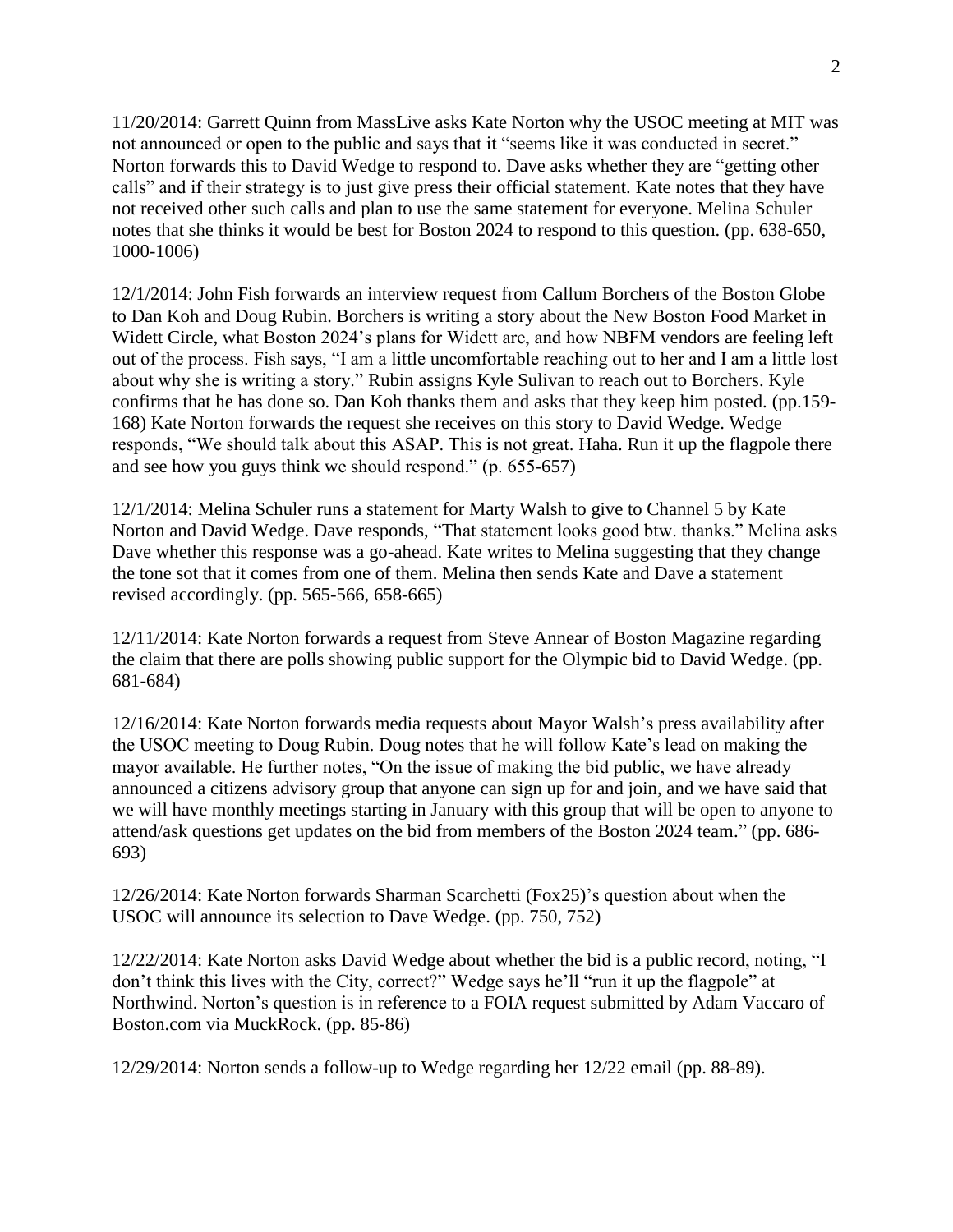12/30/2014: Dave Wedge says that he is "waiting on the lawyers" re: Norton's question. (p.755)

1/6/2015: Bonnie McGilpin follows up on Norton's 12/22 and 12/29 request to Dave Wedge. Wedge says that Northwind is "of the opinion that the bid is not a public document until the host city agreement is signed by parties (host city and USOC)" and that this "has not happened yet as far as we know." McGilpin says that "sounds good" and thanks him. (pp. 90-96)

1/9/2015: Kate Lagreca of Northwind emails Nancy Kwan for a digital copy or link to that day's Boston 2024 press release. Nancy sends Kate a link to the press release, noting that it was great to see her that day. Kate thanks her and notes that they will be seeing a lot of each other. (pp. 1100-1103)

1/13/2015: Dan Koh emails Doug Rubin about a request fro Kavitha Davidson, a sports writer at Bloomberg who would like to talk to someone abou the bid—especially the economics of it. Dan ass whether Dan O'Connell, then president of Boston 2024, might have time to talk with Kavitha. Doug schedules a call with Kavitha. (p. 203-206)

1/13/2015: Dan Koh connects Doug Rubin with Malia Lazu of the Boston Future Alliance. Malia notes that the BFA can "promote the public process." (pp. 207, 210, 218-221, 223-225)

1/13/2015: Joshua Gordon of Sports Conflict Institute emails mayor@boston.gov and offers his services re: mitigating conflict at the public meetings. Allyn forwards this to Yvonne Ortiz, who forwards it to Dan Koh, who loops in Doug Rubin. (pp. 209-210)

1/14/2015: Meghan Aldridge asks Doug Rubin if he can meet with Dan Koh, Mayor Walsh, and John Fish in the mayor's office, 1/15/15, 8:00 AM. Fish can't make meeting, so it doesn't happen. Aldridge tries to make another time happen, same day. (pp. 211-215)

1/15/2015-1/16/2015: Koh introduces Rubin to Chloe Ryan of ONEin3 with the advice that she can get young people to a meeting on Boston 2024: "Please let her know how she can be helpful." Ryan says that she is "happy to help" and says to let her know how she can be helpful. (pp. 216-217)

1/16/2015: Laura Oggeri asks Doug Rubin to brief the Office of Neighborhood Services representative because she doesn't want them to be "taken by surprise with calls." (p. 778)

1/17/2015: Koh emails "2024 Team" consisting of John Fish, Kenneth Brown at Suffolk, Erin Murphy of Boston 2024, Doug Rubin, and John Fitzgerald of the BRA(cc'ed) to alert them that he will be out of town. He noted that he will have his cell phone with him ("Please feel free to call me at any time.") and says to contact Fitzgerald if he can't be reached. (p. 222)

1/29/2015: Rory Cuddyer asks Doug Rubin (cc'ed Dan Koh and Laura Oggeri) if he can join in for a conference call with Chris Sullivan, Chief Bid & Protocol Officer for the USOC. Rubin says that he will try. Rory notes that they are still waiting on the call details from the USOC. (pp. 1109-1112)